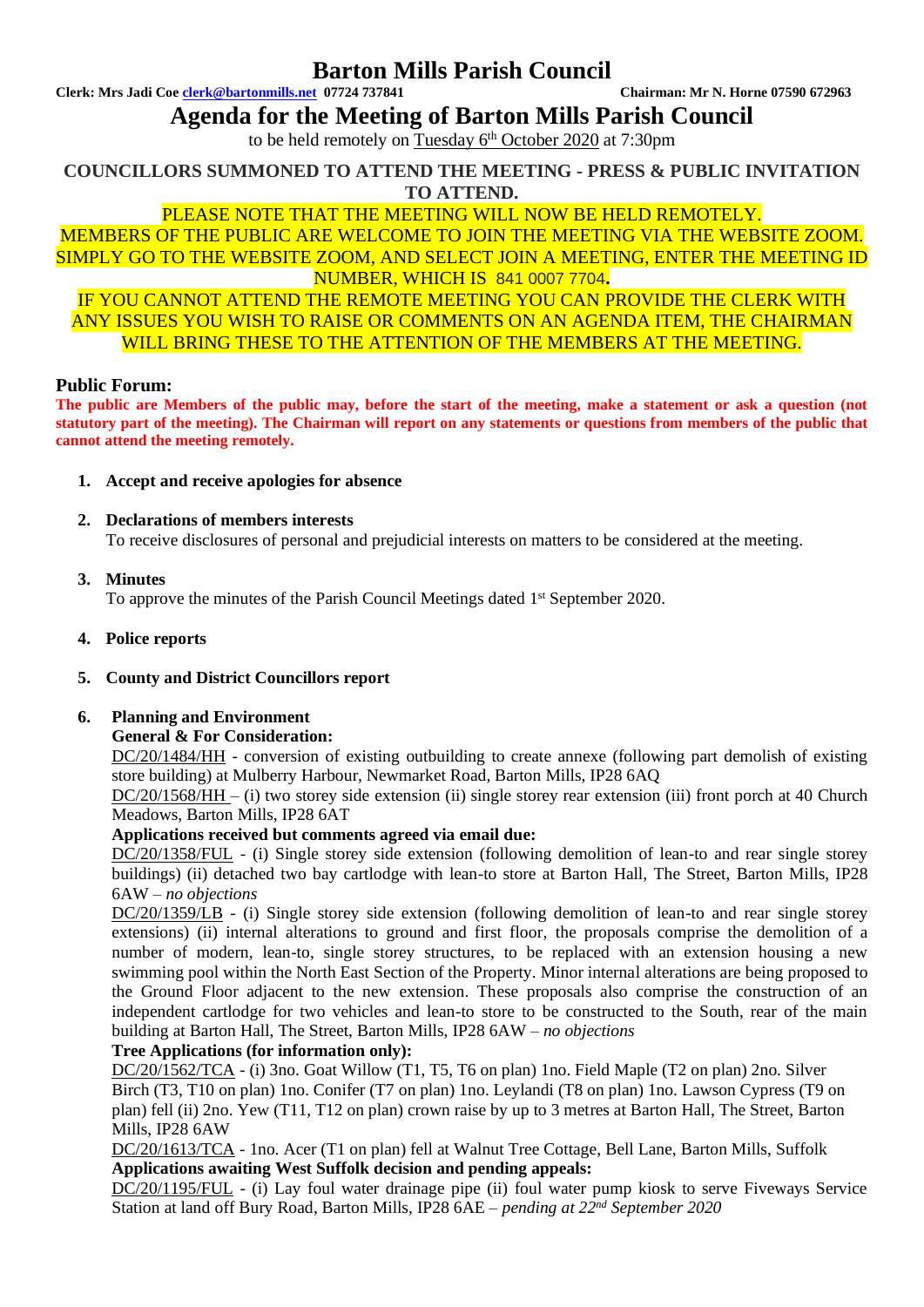# **Barton Mills Parish Council**

#### **Clerk: Mrs Jadi Coe [clerk@bartonmills.net](mailto:clerk@bartonmills.net) 07724 737841 Chairman: Mr N. Horne 07590 672963**

DC/19/2448/LB – Listed building consent for s subdivision of existing unit to create 2 self-contained flats and orangery on west elevation, at The Manor, Newmarket Road, Barton Mills, IP28 6BL – *pending at 22<sup>nd</sup> September 2020*

DC/19/2447/FUL – Planning application, orangery on west elevation, at The Manor, Newmarket Road, Barton Mills, IP28 6BL *pending at 22 nd September 2020*

#### **Decided/approved (for information only):**

DC/20/0720/HH **-** (i) dropped kerb (ii) change front garden to block paved driveway at 31 Church Meadow, Barton Mills, IP28 6AR *– approved 6th July 2020*

DC/20/0740/FUL – 1 dwelling at The Old Maltings, The Street, Barton Mills, IP28 6AA – *refused on 30th July 2020*

DC/20/1216/HH -1no. front porch at 10 Bell Lane, Barton Mills, IP28 6AJ – *approved 18th September 2020* **Proposed planning application, Church Meadows**

Discuss proposed planning application sent to the Parish Council prior to the planning application **Other Planning matters**

DC/19/1542/TCA **Local Plan**

- 
- **7. Clerk's Report & Matters Arising from the Minutes of the Last Meeting (For Info Only)** Clerk's Report

# **8. Correspondence**

To consider any items of correspondence which require a response from the Parish Council.

# **9. Parish Matters**

- 1. Exception site on Newmarket Road update
- 2. Maintenance of Assets
	- a) Lighting, including monies held for unit replacements
	- b) Play park
- 3. Substation update
- 4. Covid-19 update and issues in the Parish
- 5. SID Rota
- 6. Request to tidy islands at Chestnut Close and new Barton Mills sign
- 7. Great British Clean Up
- 8. Request to contribute funds to repair bridge in Mildenhall
- 9. Remembrance Sunday
- 10. Sunnica
- 11. Newmarket Road Speeding issues
- 12. Restructure of the River Lark
- 13. Future meetings including Zoom subscription
- 14. Agree co-option plan
- 15. Consider whether any amendments are required to councillor responsibilities and representatives on outside bodies

# **10. Finance & Policies**

- 1. Parish Council Bank Balances and Reconciliation from list of Payments and Receipts
- 2. Six months accounts update
- 3. Approve and authorise payment of invoices
- 4. Agree process to pay current month invoices
- 5. Agree clerk hourly pay rate following updated pay scales from SALC

# **11. Parish Councillors reports (for information only)**

# **12. Barton Miller**

#### **13. Items for future agendas**

**Next meeting:** 3rd November 2020